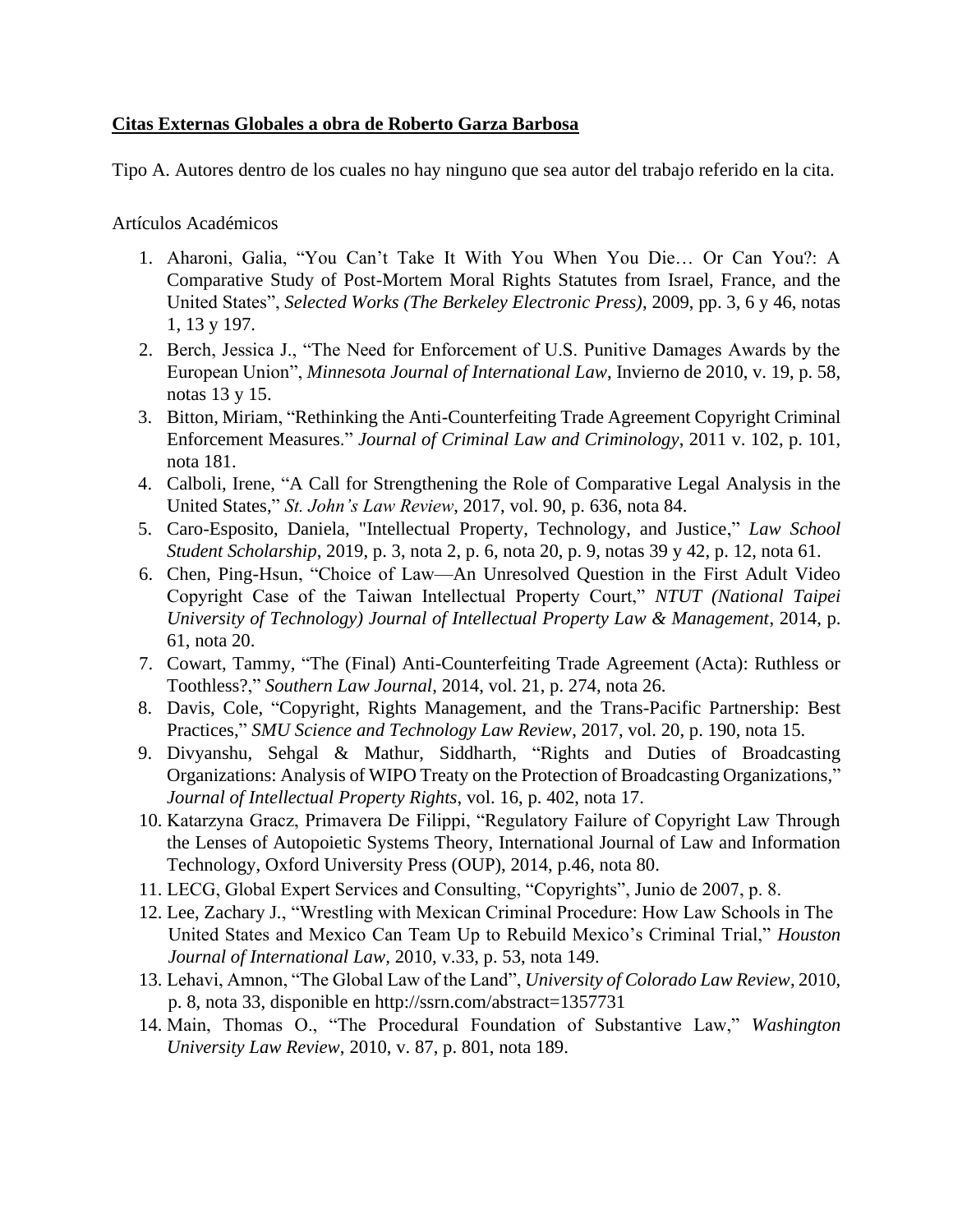- 15. Malkawi, Bashar, "Jordanian Intellectual Property Regime: Triangle of Copyright, Trademark, and Patent," *Macquarie Journal of Business Law*, 2010, nota 13.
- 16. Nettel Díaz, Ana Laura, "Derecho de autor y plagio," *Alegatos. Revista Jurídica de la Universidad Autónoma Metropolitana*, 2013, vol. 83, p. 151.
- 17. Papadopoulou, Frantzeska, "Legal Transplants and Modern Lawmaking in the Field of Pharmaceutical Patents – A Way to Achieve International Harmonisation or the Source of Deeper Divergences," *IIC - International Review of Intellectual Property and Competition Law,* 2016, vol. 47, p. 891, nota 18.
- 18. Pruthi, Sandeep, "Internet Content Application of International Copyright Law," *University of Arizona - Arizona Law Journal of Emerging Technology*, 2019, vol. 2019, p. 10.
- 19. Ramírez Márquez, Juan Antonio, "La Problemática de la Asunción de la Propiedad de las Mercancías por Parte del Comprador para Ejercer su Derecho de Rechazarlas, de Conformidad con CISG," *Revista Colombiana de Derecho Internacional,* 2012, p. 170, nota 38.
- 20. Rothchild, John, "How the United States Stopped Being a Pirate Nation and Learned to Love International Copyright," Pace Law Review, 2018, vol. 39, p. 369, nota 13., p. 448, nota 391, p. 449, nota 394.
- 21. Shenkman, Drew, Copyright in the Youtube Age: Hosting and Linking of Online Video, *University of Florida*, 2008, p. 181, nota 299.
- 22. Slater, Gabriel L., "The Suspension of Intellectual Property Obligations Under Trips: A Proposal for Retaliating Against Technology-Exporting Countries in the World Trade Organization", *Georgetown Law Journal*, Junio de 2009, v. 97, p. 1395, notas 172 y 177.
- 23. Sullivan, Ryan, "The Rental Epidemic of The Twenty-First Century: A Look at How Netflix and Redbox are Damaging the Health of the Hollywood Film Industry and How To Stop It," *Loyola of Los Angeles Entertainment Law Review*, 2010, v. 30, p. 327, nota 137.
- 24. Trainer, Timothy P., "Intellectual Property Enforcement: A Reality Gap (Insufficient Assistance, Ineffective Implementation?)", *The John Marshall Law School Review of Intellectual Property Law*, Otoño de 2008, v. 8, p. 52, nota 26.
- 25. Traversi, Christine, "The Inadequacies of the 1997 Convention on International Water Courses and 2008 Draft Articles on the Law of Transboundary Aquifers," *Houston Journal of International Law*, v. 33, 2011, p. 474, nota 182.
- 26. Trimble, Marketa, "The Public Policy Exception to Recognition and Enforcement of Judgments in Cases of Copyright Infringement," *IIC - International Review of Intellectual Property and Competition Law*, 2009, p. 653, nota 59.
- 27. United States Court of Appeals for the Second Circuit, "Irvin Muchnick *et al.* v. Thomson Corporation *et al*.: Petition for Rehearing", Enero de 2007, p. 6, nota 1.
- 28. Wilson, Darryl C., "The Caribbean Intellectual Property Office (CARIPO): New, Useful, and Necessary," *Michigan State Journal of International Law*, 2010, p. 562, nota 38.
- 29. Wahid, Ratnaria, "European Copyright Law in Transition: Where is it Leading?," Asia-Pacific Journal of EU Studies, 2015, p. 59.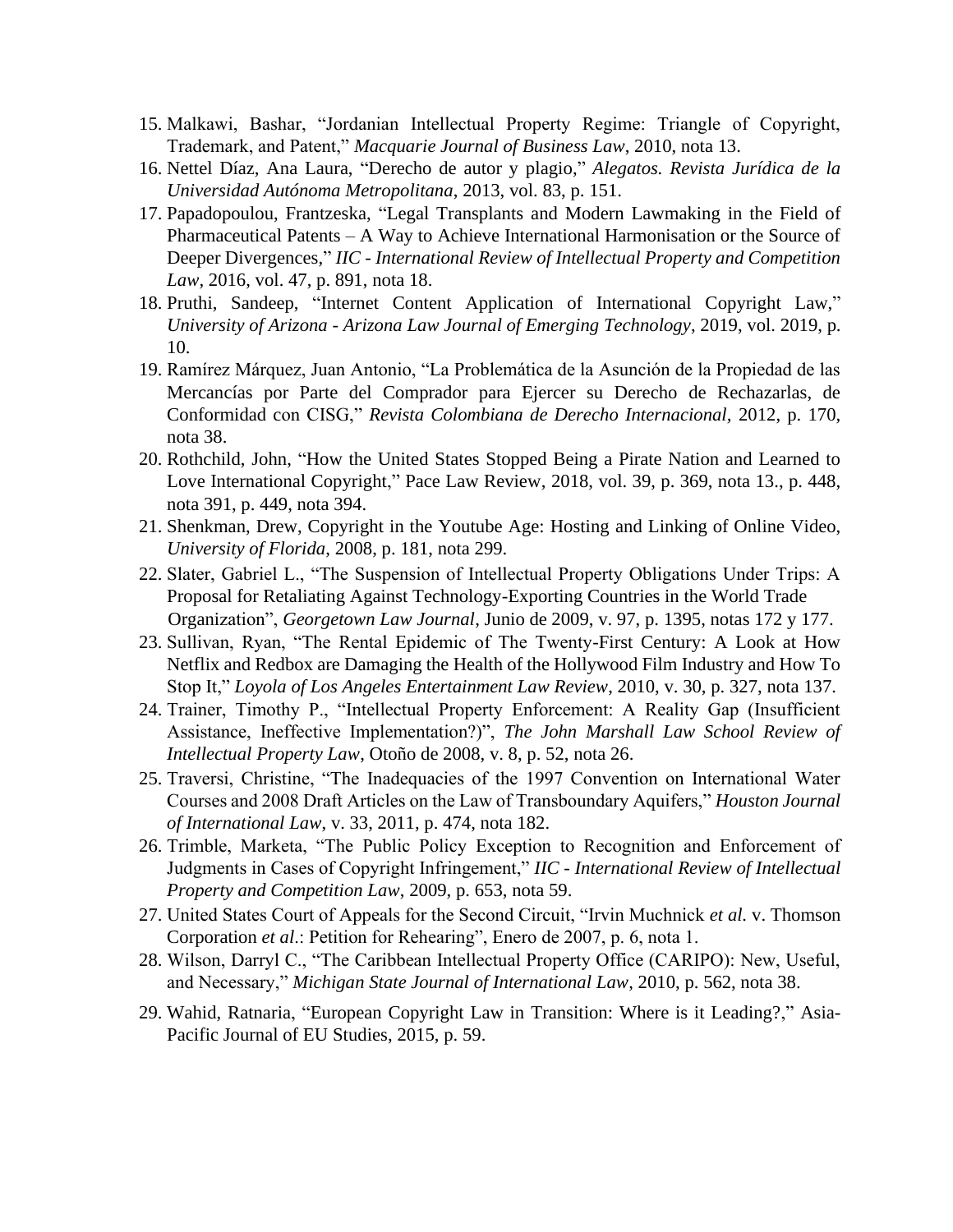30. White, Courtney and Matulionyte, "Rita, Artificial Intelligence Painting The Bigger Picture For Copyright Ownership," *Social Science Research Network*, disponible en: https://ssrn.com/abstract=3498673, 2019, p. 13, nota 77.

## Libros

- 31. Fox, William F., *International Commercial Agreements and Electronic Commerce*, Wolters Kluwer, Ámsterdam, 2018, §7.62.
- 32. Calboli, Irene "The Role of Comparative Legal Analysis in Intellectual Property Law: From good to great," en Graeme B. Dinwoodie, *Methods and Perspectives in Intellectual Property*, EE, Londres, 2013, p. 26, nota 86.
- 33. Hussain, Imtiaz & Dominguez, Roberto, *North American Regionalism and Global Spread, Palgrave Macmillan*, Nueva York, 2015, nota 15.
- 34. Gracz, Katurzyna, "Opposing the Expansion of Copyright Law: Social Norms in the Quest against ACTA and the Commodification of Knowledge and Culture Project," en Siegrist, Hannes & Dimou, Augusta, *Expanding Intellectual Property Copyrights and Patents in Twentieth -Century Europe and Beyond*, CEU Press, Budapest, 2017, p. 268, nota 1.
- 35. Halket, Thomas D., *Arbitration of International Intellectual Property Disputes*, JurisNet, Nueva York, 2012, p. 551.
- 36. Hussain, Imtiaz*, Reevaluating NAFTA: Theory and Practice,* Palgrave Macmillan, Nueva York, 2012, p. 186, nota 12.
- 37. Hua, Jerry Jie, *Toward A More Balanced Approach: Rethinking and Readjusting Copyright Systems in the Digital Network Era*, Springer, Berlin, 2014.
- 38. Leepuengtham, Tosaporn, *The Protection of Intellectual Property Rights in Outer Space Activities*, EE, Londres, 2017, p. 152, notas 648 y 649.
- 39. Magaña, Rufino, José Manuel, *Derecho de la Propiedad Industrial en México*, México, Porrúa, 2011, p. 17, nota 88.
- 40. Olwan, Rami M., *the History of International Intellectual Property and Development. In: Intellectual Property and Development*, Springer, Berlin, 2012, p. 40.
- 41. Prasad Akhil & Agarwala Aditi, *Copyright Law Desk Book, Knowledge*, Acces & Development, Universal Law Publishing, Nueva Delhi, 2009, p. 149, nota 3.
- 42. Solorio Pérez, Oscar Javier, *Derecho de la Propiedad Intelectual,* México, Oxford, 2010, pp. 35, 36, 42, 43, 44, notas 118, 122, 123, 126, 149, 151, 154, 157, 160.
- 43. Yigyuho, *Seminars for Improving International Civil Litigation System Improvement of International Civil Proceedings*, Seúl, South Korea Central University Law School Press, 2014, Disponible en: <http://www.fki.or.kr/Common/Download.aspx?id=707a049518ad-459e-a332-a546fd094fe5>, p. 80, nota 44.

Tesis de Grado

44. Adduono, Christopher John, *Rebalancing Copyright Law, thesis for the degree of Doctor of Philosophy*, Faculty of Business and Law, University of Southampton, United Kingdom, 2015, p. 18, nota 35.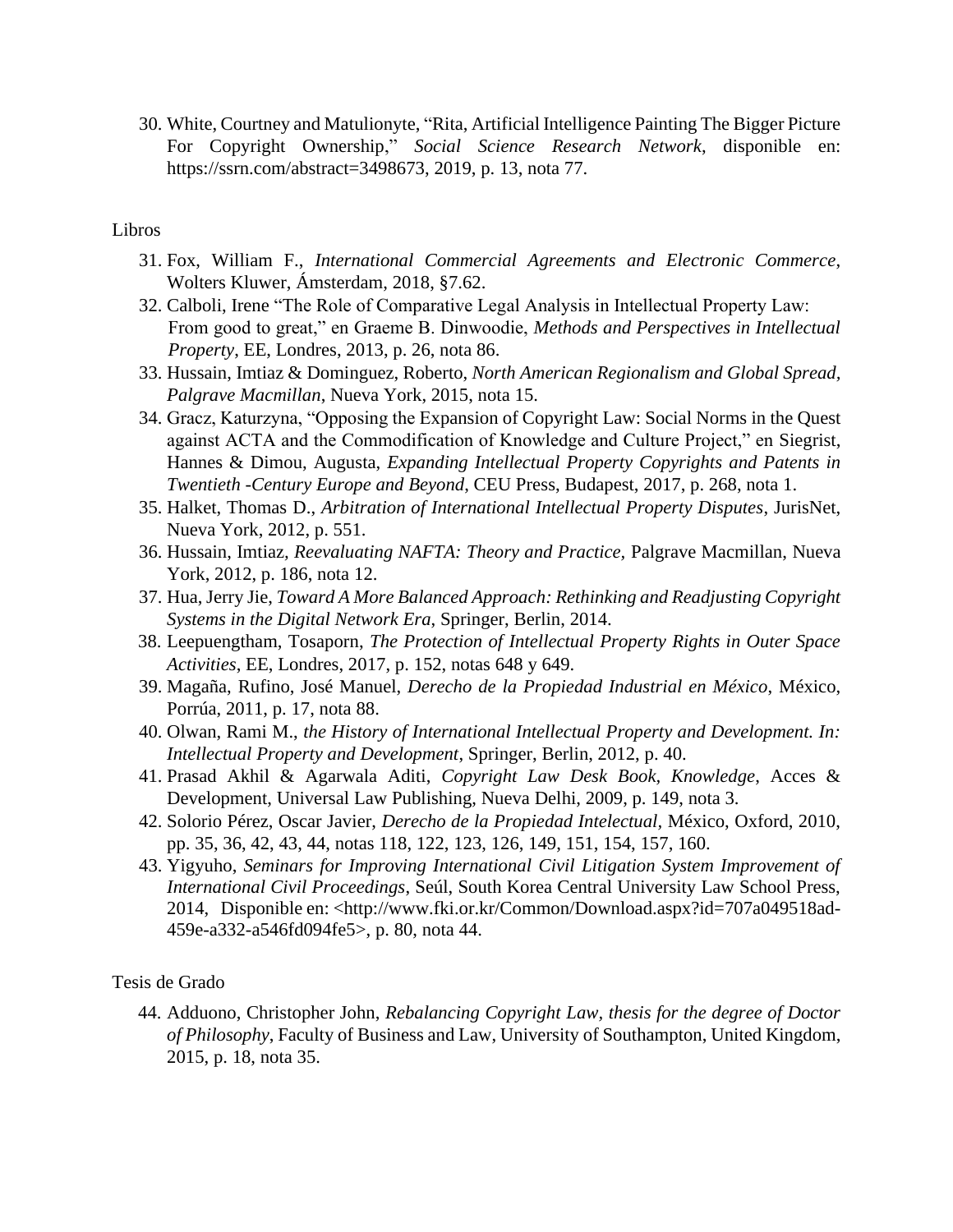- 45. Abrar, Muhammad, *Enforcement and Regulation in Relation to TV Broadcasting in Pakistan*, submitted for the Degree of Doctor of Philosophy, School of Law, College of Social Sciences, University of Glasgow, Escocia, 2012, p. 131, nota 738, p. 132, nota 750, p. 157, nota 906, p. 166, nota 945.
- 46. Cabrera Peña, Karen Isabel*, Determinación del Monto del Daño Material en Infracciones al Derecho de Autor en Entornos Digitales*, Facultad de Jurisprudencia, Universidad de Rosario, Bogotá, 2016, p. 62.
- 47. Cruz Martínez, César Miguel, *Concurrencia Legislativa Aparente, Relativa al Derecho a la Propia Imagen en el distrito Federal*, Facultad de Derecho UNAM, p. 72, nota 148, p. 102, nota 184.
- 48. Escudero Chávez, Christopher, La *Participación de los Arreglistas en las Obras Cinematográficas*, Facultad de Derecho, Universidad Panamericana, 2016, p. 9, nota 11, p. 13, nota 18., p. 14.
- 49. González Otero, Begoña, *El Debate sobre la Interoperabilidad Informática en el Derecho de Autor Comunitario*, Facultad de Derecho, Universidad de Santiago de Compostela, 2013, p. 206, nota 492.
- 50. Rascón Aguirre, Debbie Esmeralda, *Controversia en torno a la Protección Legal a los Derechos de Autor*, Facultad de Ciencias Jurídicas y Sociales, Universidad Rafael Landívar, Quetzaltenango, 2011, p. 31, nota 24.
- 51. Ramírez Chelala Hernández, Yesín Julieta, *Propuesta de Creación de un Registro Internacional de Marcas Renombradas o Famosas, Facultad de Derecho, Universidad Panamericana*, grado Doctor en Derecho, 2018, p. 60. Nota 272.
- 52. Shenkman, Drew, *Copyright in the YouTube Age: Hosting and Linking of Online Video*, a Thesis presented to the Graduate School of the University of Florida in Partial Fulfillment of the Requirements for the Degree of Master of Arts in Mass Communication, University of Florida, 2008, p. 181, nota 299.
- 53. López, Sandra Timal, *El Plagio y su Necesaria Regulación en el Reglamento General de Titulación de la Benemérita Universidad Autónoma de Puebla a partir del Plan Minerva*, Facultad de Derecho, Benemérita Universidad Autónoma de Puebla, 2017, p. 36, nota 65, p. 39, nota 75.
- 54. Wahid, Ratnaria, *Exploring Flexibilities within the International Copyright System for Teaching, Research and Study*, a thesis submitted in fulfilment of the requirements of the degree of Doctor of Philosophy in Law, University of East Anglia Norwich Law School, 2011, p. 4.

## Precedentes Legales

55. *United States Court of Appeals for the Second Circuit*, "Irvin Muchnick et al. v. Thomson Corporation et al. Petition for Rehearing," enero de 2007, p. 6, nota 1.